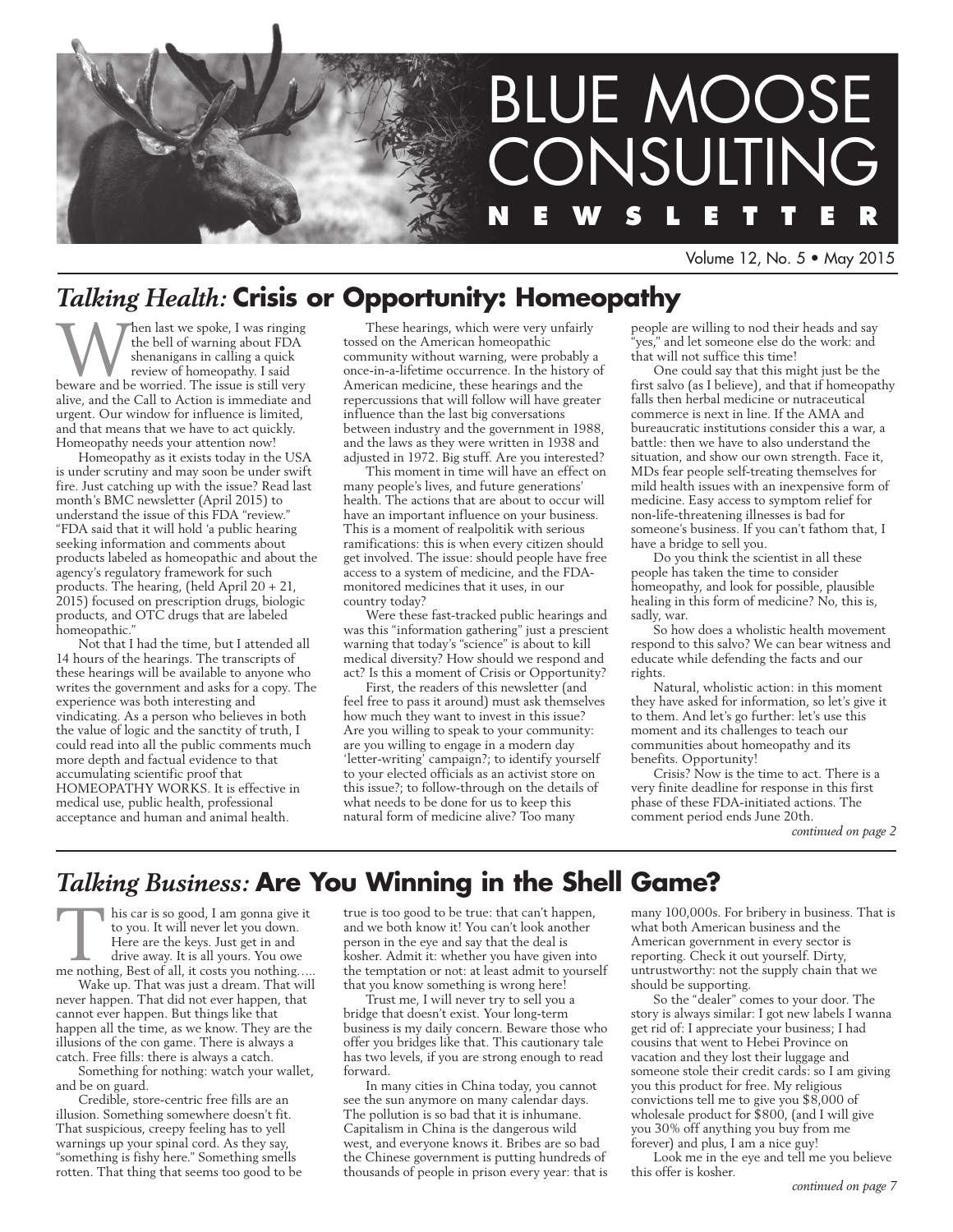#### **Homeopathy** *continued from page 1*

This does not have to be a crisis and there is one way to prevent that, and that is to mobilize the citizenry to voice their desires. First off: no one wants to lose the ability to have access to any safe products because of government regulations. And then there are the many people who are using the many homeopathic products that are in your store. As you discuss this with your staff, you will find that many people who work in your store do not realize how many homeopathic products are actually in your store: and how many products are possibly in danger of not being available anymore.

People who use homeopathy with confidence—regularly, or on occasion—will be justifiably unhappy with your store if you do not loudly and overtly alert them to this pending crisis before it happens so that they can act. Your store will truly be the information center now and in the next two months, and at any point into the future if something unforeseen actually occurs.

Therefore, "crisis" could be the awareness you may be having that you have never done anything like this before. Above all else, therefore, let's just learn the basics of public education. Every store should invest in a Bulletin Board, where any number of local community and health events can be listed. Post the information that will be coming soon, and show it to people. Many smaller stores already have a table set up for the occasional sale, etc.; now, every store should consider the physical presence of a table with a clipboard, and pen set out with an easel-back communication standing upright saying, "please notice this". In the short-term, we should decide that register space is necessary to get people to note what is happening now.

Facebook, social media, and email lists should be put into action now. I will mention again later, but it has to also be said at this point that your alert should not be shrill or reactionary, but rather informative and respectful to the process. We want to be the adult in the room.

The message: we are urgently collecting testimonials and opinions from anyone who has had a positive experience with homeopathy, and we are asking people to act and voice their support that homeopathy be allowed to remain available to people as a safe and effective OTCdrug in America.

What might be a clever idea right now is to start to collect a list of all the products in your store that are homeopathic, listing them out and showing the shopper that there is a possibility that a federal agency may choose to take (let's just say 100) products off your shelves for no apparent reason! Petitions and more importantly, consumer letters of concern sent in to the FDA immediately.

There is more that you can do. First is create clear signage in areas that are dominated by homeopathic products. This will probably increase the business in your homeopathic section. Next, highlight products that are homeopathic in other sections, alerting customers to the fact that they have homeopathic options for health in many categories.

One of the big complaints of the much uninformed board of inquisitors at the recent hearings was that the everyday customer would not know the difference between a homeopathic, and an OTC-drug or an herbal. While this is more the concern of how drugstores market their growing collection of homeopathic products, it would be to our advantage to let it be known to all that not only do we have a demarcated section dedicated to homeopathy, but that we also have our homeopathics called out with shelf-talkers, especially in our First Aid sections and children's sets.

Many stores have found that when they create signage for the *Newton for Kids* sections in their store, that points out that this exceptionally effective and safe line of products are Homeopathic, that sales increase. Parents do choose homeopathy as the first choice, because it is so safe. Today's parent is not some uneducated, misinformed dupe. The truth is that homeopathy is gaining traction in the marketplace because young parents believe in and feel safe with homeopathy.

Newton has 15 homeopathic OTC remedies for children available in 1 oz and 2 oz liquids, and in 1 oz and 2 oz glass bottles with pellets. What last month's Public Hearings showed is that doctors (MD and many other practitioners) have been using homeopathy for children with confidence and success more and more for the past 15-20 years.

Opportunity: increase your homoeopathic set for children now, and market your homeopathic options neatly together with clear signage. Parents will appear like bees to nectar, and they most likely will buy many more things for their family while they are there. I have always told stores to advertise that they have Homeopathics in their marketing efforts, as somewhere in your community there are parents who hear from other parents that homeopathy worked for their kids. These people need to know where to get product. Again, I feel that the stores with the largest selection of homeopathy for children will become a destination store. OTC for Kids, a Newton specialty, as Dr. Luc developed his formulas with a lot of clinical practice.

It seems as if the Board of Questioners at the FDA was looking for strategies to oppose. The overall scope of our presentations did not give them many places to attack. The powerful conclusion was that homeopathy worked extremely well for immediate, acute situations and needs.

To me this is worrisome because it is clearly obvious that homeopathy works extremely well for long-term and chronic conditions, and for the many long-term approaches to gradual healing. That said, here is an opportunity to accentuate your homeopathic choices for things that work for acute health challenges.

The most obvious choice here is the First Aid section. Consumers are often mystified when they look at a shelf of products they have not been trained to recognize from television. Arnica is one of the most popular homeopathics in America today, and many stores sprinkle their homeopathic arnicas in with other products. Most often, placement is made by size of package for some unapparent reason. Accentuate your homeopathic products with identifying signage and keep your homeopathic arnicas together.

Another topical best-seller is homeopathy for bug bites and stings, and now is the season to promote these products. What is the lead

#### **In the News**

Quite simply, there is not a complete supplement line in our industry more deserving of you support. **Bluebonnet Nutrition** is making the best USP-Supplements on the market today. From highest-quality raw materials to impeccable manufacture, Bluebonnet has earned the respect they have in every quadrant. When you sell Bluebonnet, you are providing your community with the best products they can get for their optimal health. Since Bluebonnet Nutrition only sells to health food stores, this family-owned company proves their loyalty to the health food store!

As Bluebonnet Nutrition distributes their new Price List which will go into effect June 01, they once again show LOWER prices. As Bluebonnet Nutrition President, Gary Barrows, writes:

"In appreciation, it has always been our practice to pass along the cost savings we incur as a result of raw material price reductions or our ability to purchase raw materials at a lower cost due to our increased volume. In 2015, we are very excited to announce a price reduction on approximately 50% (246 SKUs) of our line....

Adding to this good news, have a discussion with your Bluebonnet Rep to learn about Bluebonnet's position on NON GMO, (and the exciting changes on the way for our new NON GMO labels) as well as the newly earned NSF Certification at the Bluebonnet Facility!

It is time for the health food store community to unify with those companies that support them, and provide quality materials. Nobody does it better than Bluebonnet.

Time to better your store shelves!

word in shelf signage, window banners and print ads: homeopathy.

With perfect timing, **Newton Homeopathics** is re-releasing their four Homeopathic Lotions this month. Two years ago, Newton decided to reformulate these formulas, as the old formulas were based upon a traditional homeopathic topical base. These new Lotions are the same formulations as the old creams and their base contains no petrolatum or paraffin. They have more Organic ingredients than the old formulas, and they are non-greasy while also fast absorbing.

The four improved Newton Homeopathic Lotions are for: *Trauma Lotion, Hemorrhoid Lotion, Bee~ Bug Bite Lotion* and *Arnica Lotion.*

There is a *Materia Medica* indication for every active ingredient: they are very unique and effective formulas. I know of no other topical homeopathic remedies on the market that are made with Organic ingredients. I know of no other homeopathic topicals that are handsuccinated. And as with all Newton products, they are not sold to outlets that don't have storefronts and they work with retailers who will comply with their M.A.P. Policies.

A key differentiating point is that these four Newton Lotions are packaged in an innovative and very sanitary, airless pump dispenser. The repackaged sizes are smaller,



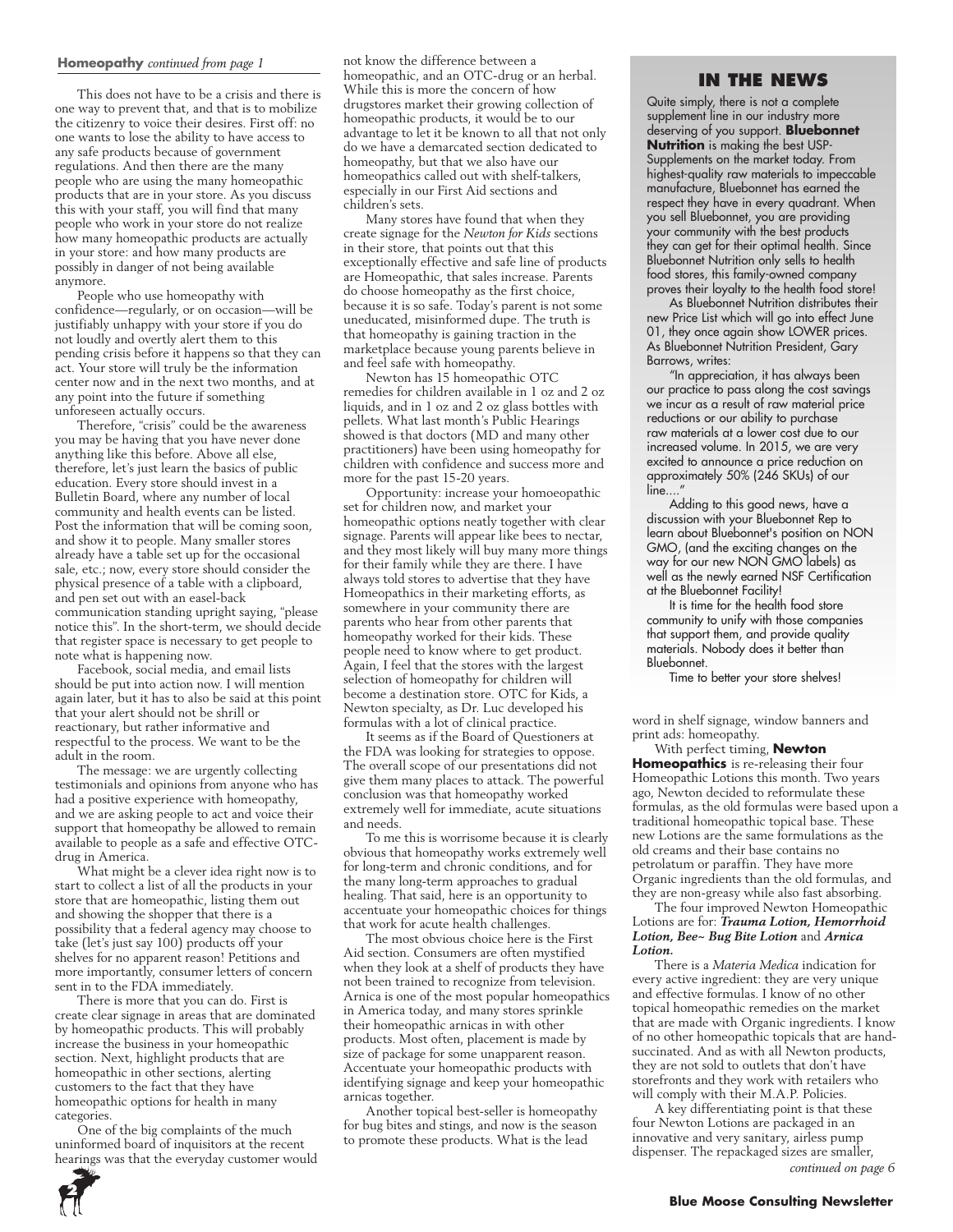

think big !!!

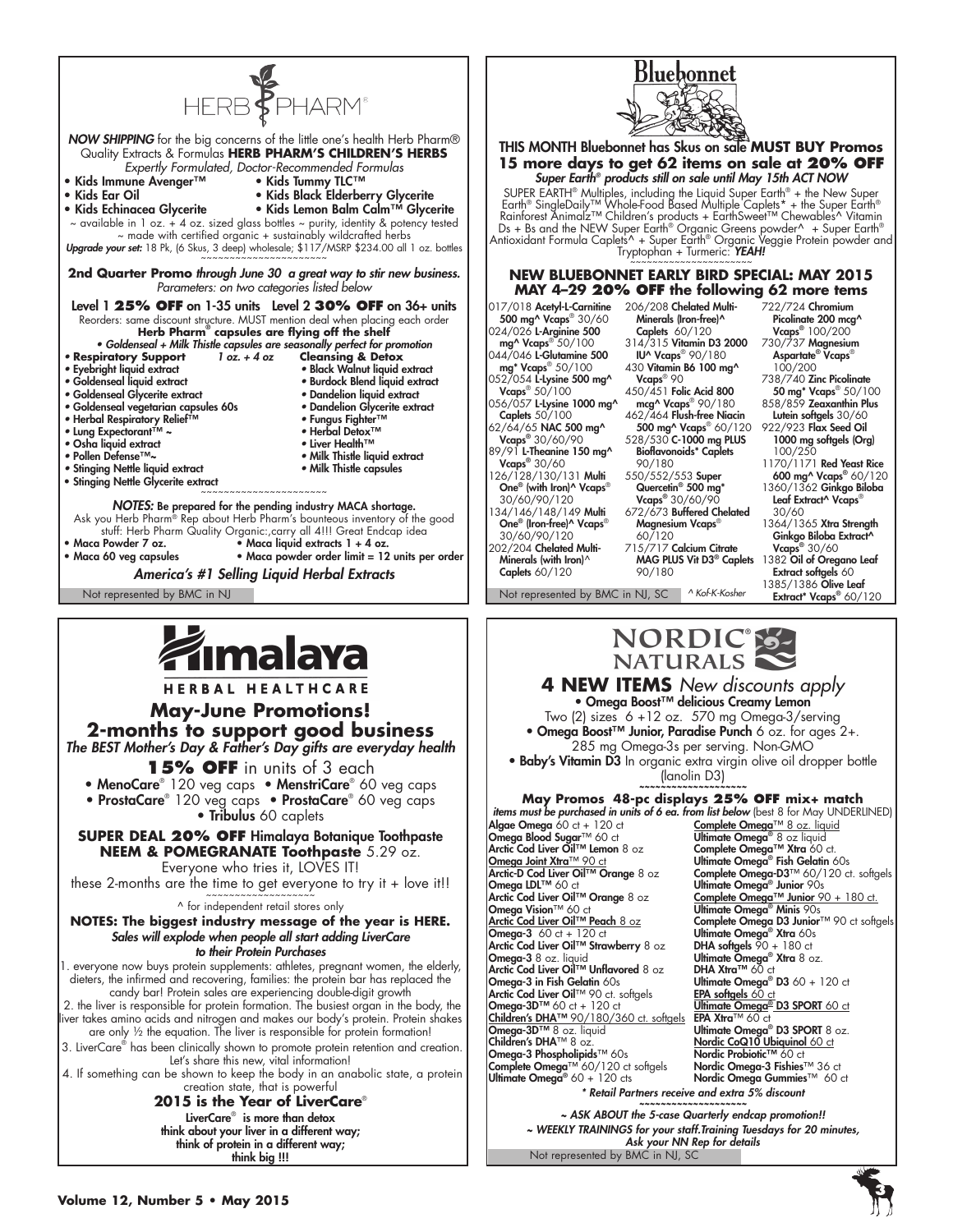

season. With this sales opportunity, get Aloe Life on endcap, sample this powerful juice + help everyone realize Aloe Vera is Foundational to Health

**Enjoy Improved Optimum Health!** *Whole Leaf Aloe Vera Juice Products*





**Vanilla Spray** 2 fl. oz. + 6 fl. oz.

**POWER PRISM**® takes bacteria out of the equation. The purest deodorant on earth contains only natural mineral salts & NO aluminum chlorohydrate!. An allnatural, chemical-free deodorant that really works: the mineral salt molecules in POWER PRISM® are too big to penetrate the skin, so they remain on the surface to

inhibit the growth of odor-causing bacteria. Recommended for anyone who prefers to avoid the absorption of chemicals into their skin. The all-natural mineral salts prevent odors for 24-hour protection without clogging pores. Non-staining. Guaranteed +

super economical. Hypoallergenic. **Bug-a-boo!**™ an oil-free repellent Highly concentrated, contains: pure water, apple cider vinegar, lavender calendula blossoms, witch hazel, and pure essential oils



- Bamboo Porcelain 7.8 oz.
- HeartShell™ Porcelain 3.9 oz.

• Mystic Porcelain 7.3 oz. *Bliss in Every Bottle*™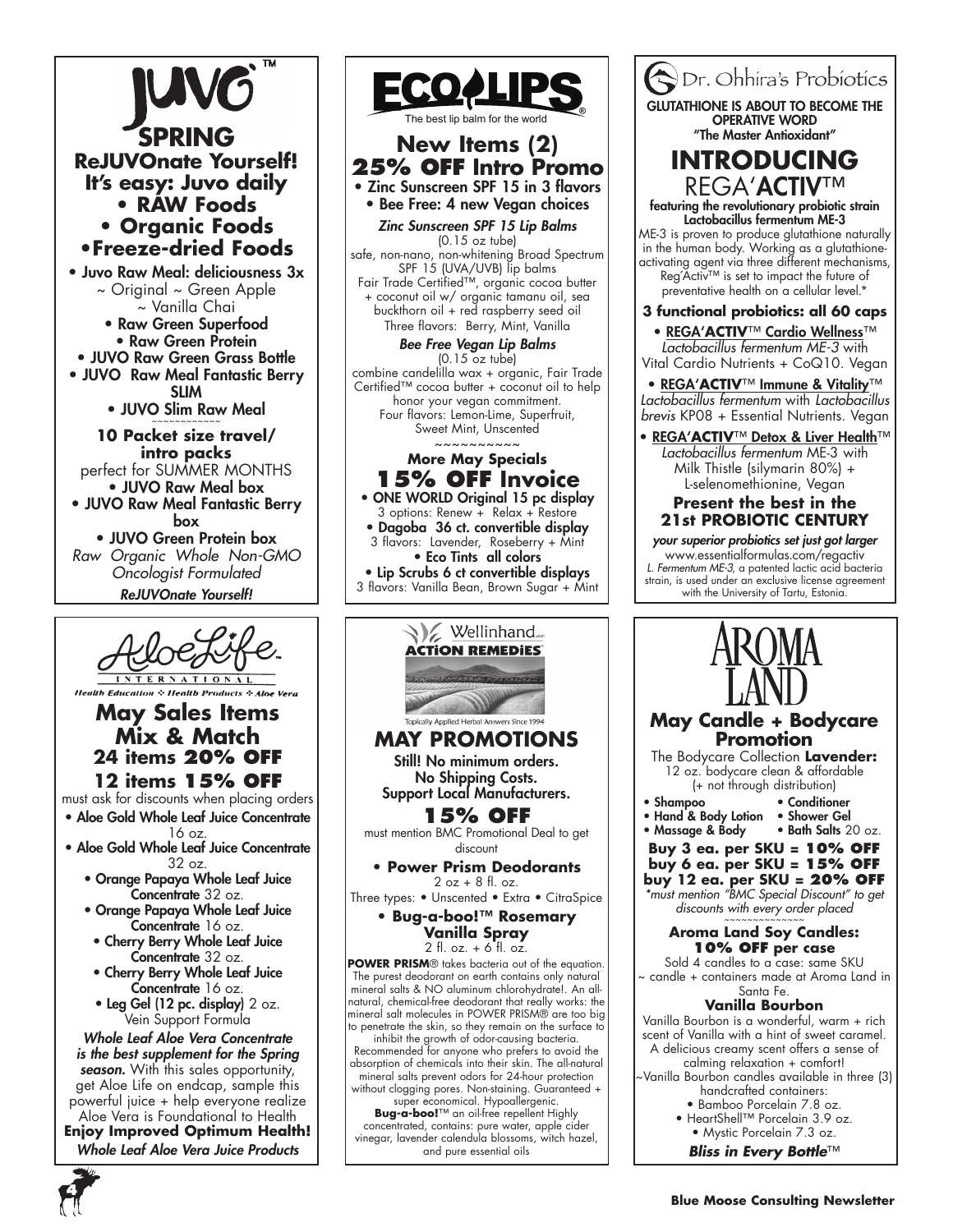# bodyceuticals

# organic bodycare

## **MAKE THE SPACE**

*Get ready for summer with these great essentials!* **15% OFF**

May Promotions to establish your store as the Natural Fun & Sun Product Destination • All products are:

*Wheat free | Gluten free | Soy free* every store should have some space named "Beach Essentials"

**Coconut Body + Tan Oil** 3.5 oz

• 100% pure, food grade, Organic. Vegan + yummy coconut scent: for daily moisturizing or after sun care.

• For those with a good tan, Does not contain added SPF.

**After Sun Relief Oil** 2 oz • Our pure calendula oil in a travel friendly, no spill container. A must-have product when traveling to any sunny location.

• Take in the beach tote, diaper bag, backpack – wherever you go this summer have your calendula with you.

• Soothing care for overexposure to sun & the elements. For all ages, including babies.

## **Beach Essentials Travel Kit**

• Try-me-kit of our summer essentials. Incl. (3) Essential Salve with honey, After Sun  $R$ elief + Coconut Body + Tan oil

• Reusable, refillable bottles convenient to take

Bodyceuticals on-the-go! *Must use code "Summertime" to receive the discount – not automatically applied*

# <u>Immune</u> **HEALTH BASICS**

CLINICALLY PROVEN IMMUNE SUPPORT

# **Wellmune WGP® Clininally proven. Efective, Safe. Patented.**

# *Revolutionary immune enhancement ingredients*

Wellmune® is clinically proven to boost key immune cells that help keep the body healthy. A natural beta 1,3/1,6 glucan derived from a proprietary strain of yeast, Wellmune® also helps maintain energy, vitality + mental clarity during periods of physical or lifestyle stress. Wellmune® delivers these health benefits without over stimulating the immune system.

# *MAY PROMOTIONS* **15% OFF 500 mg Wellmune WGP® 60 ct.**  Minimum purchase 8 bottles



**Eco Cert® Certified Organic with Amazonian herbs + fruits**

May Promotion through May 29th **30% OFF Amazonia Preciosa**

*shampoos, conditioners, moisturizing hair masks* Amazonia Preciosa Shampoos (10.14 fl. oz.) Amazonia Preciosa Conditioners (10.14 fl. oz.) Amazonia Preciosa Hair Masks (4.23 oz.)

**Choices for five (5) hair types:** • Curly Hair w/Ucuuba butter (best for fragile hair

too: controls volume: softens + shapes) • Oily Hair w/Murumuru seed butter from an Amazonia tree (regulates + cleanses excess oil while moisturizing)

**• Dry Hair w/Brazil Nut** from Brazil's famous nut tree (rich in Vitamin E)

• Dyed Hair w/ Buriti seed oil from the tropical Moriche Palm (rich in Vitamin A, protecting hair from sun damage)

• Normal Hair w/Cupuacu from the fruit seed of the Cupuacu tree (Theobroma grandiflorum) (extragentle antioxidant nut butter)

*ALL with Aniba Canelilla (Preciosa) Essential Oil, the scent that evokes the natural majesty of the Rainforest* ~~~~~~~~~~~~~~~~

**GAIN A NEW CUSTOMER:** The market for Salon-Quality, Organic hair care products continues to expand & here are products from Amazonia that absolutely help keep our rainforest ALIVE while bringing wild sensual luxury to the hair care experience!

### **MushroomScience** THINK LUNGS, LIVER + SKIN **May SPECIALS on MEDICIŃAL MUSHROOMS<br>4 eg. = 10% 8 eg. = 15% 4 ea. = 10% 8 ea. = 15% 12 ea. = 20%**  on the following items: not combined with other specials. Must mention 'BMC May Promotion' when placing order

• **Reishi Super Strength** extract Certified Organic\*. 400 mg hot water extract

12% polysaccharides. Reishi Gano 161® 4% triterpenes. 90 veggie

capsules

The strongest Reishi available! Using HPLC analysis of the triterpenes as the criteria for strain selection, various strains of Reishi were crossed, resulting in a strain containing a much broader spectrum of the naturally occurring triterpenes as compared to any other strains analyzed to date.

**• Tremella** 300 mg hot water extract 20% polysaccharides. 90 veggie capsules Tremella fuciformis has enjoyed popularity for centuries by the women of China + Japan who believed it had value to improve the complexion/appearance of the skin. It is now known that some of the polysaccharides in Tremella can help the body maintain the production of hyaluronic acid, the production of which normally declines as the body ages.<sup>\*</sup>

**Three (3) reasons Mushroom Science products are better:** 1. Hot water extract 2. Wood grown 3 Research validated



**Nurturing Naturally Since 1987** 

#### **MAY Promotions 20% OFF select OTC formulas**

Liquid or Pellet complexes (Qty 6+ per SKU)\* listed below)^ *Shelf tags announcing sale included with order*

**• Bug Bites~Itch Stopper** (N038)

**• Jet Lag** (N221) **• Kids Hypercalm~Mental Focus** (F059) **• Pet Nervousness~Fear** (P016)

*Bug Bites~Itch Stopper* for symptoms associated with bites + stings such as pain, burning, itching & swelling. *Jet Lag* for symptoms associated w/travel such as fatigue, insomnia, headaches + digestive discomfort. Cross-merchandise in the 1st Aid section

*Kids Hypercalm~Mental Focus* for symptoms associated with hyperactivity such as impulsiveness, lack of focus,

irritability + emotional or disruptive behavior. *Pets Nervousness~*Fear for associated symptoms such as aggression, hypersensitivity, tremors, nervous habits +

loss of appetite.<br>For more information on these products, watch the clip<br>on our YouTube channel

www.youtube.com/watch?v=DMs\_PS6zA1Q

### **Notes/Reminder NEW PRODUCTS**

Natural Response: formulated for symptoms associated with injuries, bites + infections such as restlessness, bleeding, pain, nausea, vomiting, swelling, trembling & confusion. ^ available in 1 oz. liquid + 1 oz. pellet only • Complementary Complex: formulated for the immune system. A complement to a healthy lifestyle available in 2 oz. liquid + 2 oz. pellet only

Not represented by BMC in NC, SC *These statements not reviewed by the Food & Drug Administration*



# **EVERYONE'S DELIGHT Sport Oxylent™ Blueberry Burst flavor**

Intro Deal (for new accounts ONLY)

**• BUY 3 of each, Sport Oxylent®**  $(3)$  canisters +  $(3)$  of the 15-packet box **25% OFF first order**

### **• 48-piece Canister Floor Display**

eye-catching graphics guaranteed to get noticed

**20% OFF** \* combination of canisters, 30-ct. +

15 ct. boxes only

# *More* **May Promotions 15% OFF**

18 unit minimum (mix & match) • Children's Oxylent

- Prenatal Oxylent
- Variety Pack Oxylent
- \* free shipping @ \$200

must identify order as Promo order to get discounts \* Promo agreement set up 4 weeks beforehand

*DRINKOXYLENTBREATHELIFE™*



**5**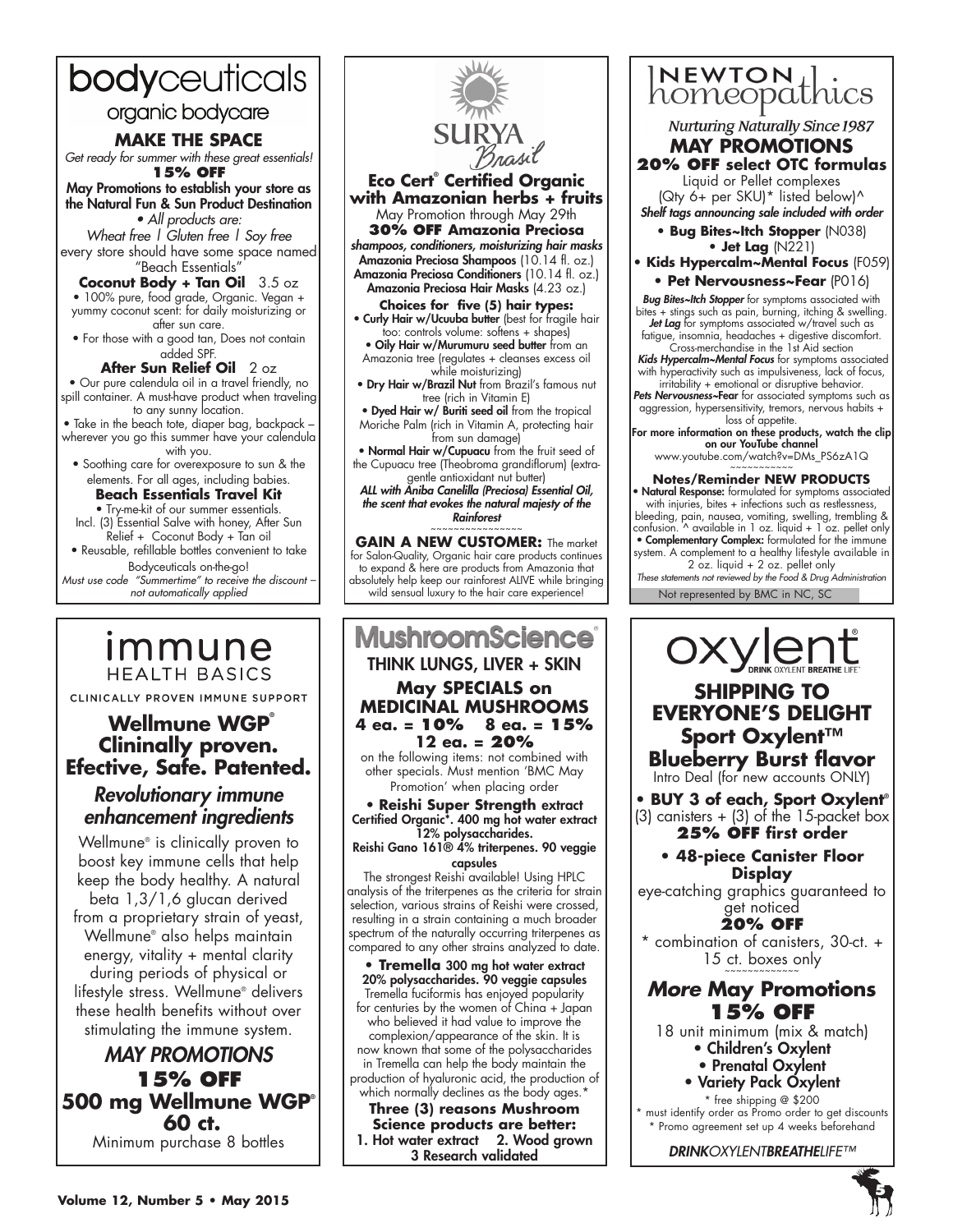#### **Homeopathy** *continued from page 2*

which makes them easier to carry. Think about it: back-pack, gym bag, beach bag, baby bag we want these products to provide a sanitary application with every use. Arnica: how many products on your shelf are in a long tube, where you finger out a dab to administer, and then re-twist the container closed? Newton is leading the way with these smarter packages, and these products already have a loyal audience.

Arnica Lotion and Trauma Lotion can both be cross-merchandised in the Sports section to gain a much larger audience. Again, after a sweaty workout, the controlled dosage and the pump application will be so much more appealing than fumbling through a toothpastetube adventure. Of course, most other homeopathic topicals are sold by companies that have market penetration in many drug stores and even Walmart. Newton topicals are perfect for the exceptional, well-marketed homeopathic section in the health food store!

One of the favorite categories for homeopathy is for the flu season. Remember that in today's legal climate, it is better to say that homeopathic products are effective for symptom relief for things like the cold/flu than for cure. The whole issue of cure versus symptom relief was one of the many things that was not discussed much in the hearings, but we have to be careful in enunciating the capabilities of homeopathy to the medical and legal systems that are so rigid they can only see directly ahead. Before we get to next Winter, though, we have the acute symptomologies of Allergy Season. While many people have had



**6**

their "aha" moment with homeopathy over the stunning effectiveness of Oscillococcinum® (I avow that Newton *FLU* is profoundly more effective with symptom relief, as it works the whole body with a constant awareness to the influence of the liver), more and more people are finding that homeopathy is a quality-of-life health savior for Pollen and Weeds and the Fall conditions we call Hayfever.

Again, homeopathy is non-invasive as it works to gently recalibrate one's own body systems, and—if it works—it works very fast. The homeopathic remedies for allergies are so time-tested that probabilities would prove them effective in any fairly-performed westernscience model of proof. Dr. Luc formulated with the liver in mind, and today we understand more than ever the role that the liver plays in inflammation and its systems of communication. Newton OTC *Pollen~ Weeds* is an essential for anyone battling the elements during the glory of Spring plant growth. Enjoy the Season again! Available in 1 and 2 oz. glass bottles in liquids and pellets (Dr. Luc taught long ago that homeopathy should not be delivered in plastic, or in a water matrix delivery system), this best-seller is "formulated for associated symptoms of Spring and early Summer pollens such as itchy eyes, sneezing, post-nasal drip, sore throat and sinus pressure."

Want to watch the results of a nonrandomized in-store feedback inquiry; place the Newton *Pollen ~ Weeds* by the register, and cross merchandise it in the Allergy section with clear signage that says, Homeopathic, and then watch for the repeat customers. Market data: effective!



#### **In the News: Omega-3s. Always a Good Idea™**

GOED Consumer Coalition will have 225 million digital images via google in the next 8 weeks, and national tv commercials on major networks. Do you want to capitalize on this excellent branding of this essential nutrient? It is bad business to ignore capitalizing on this opportunity NOW.

visit, and sign up: http://alwaysomega3s. com/retailer

"Omega-3s. Always a Good Idea™" http://alwaysomega3s.com

Ultimately, it is the marketplace that will define consumer demand. The world today is much different than those medicine wagons rolling into town, and the good bureaucratic scientists at the FDA should realize that their job is to keep bad, fraudulent and counterfeit products off the market. They have already done us all good by closing false, unregistered manufacturers of so-called homeopathic products. They have cracked down correctly on the extreme claims that were made by marketers trying to capitalize on peoples' wants and fears.

I listened intently for 14 hours, and the observations I came away with are that no one on the judge/jury panel has a clue about the topic of homeopathy. The assembled court should be dismantled as incompetent in the subject matter!

What the industry did—in tones a little too polite for this reporter—was to say that the FDA was appreciated and that the industry would be happy—which I believe that we all would be—to have a more open and frank dialogue with the FDA on real matters about the most used system of medicine in the world today, homeopathy.

While it seemed to me that the FDA was in turn being polite, and that their innocent confusion and lack of preparation really underscored that another plan of action was already hatched behind the scenes (do you know how hard it is to get into the NIH these days: you would think they thought they were the Fort Knox of knowledge). This is unacceptable in this day and age. Our government should work for us.

From the safety facts presented in accumulation by Poison Control centers in the first presentation, homeopathy is clearly recognized as being very safe. Safe for use in Trauma units, Emergency rooms, and for children with severe asthma, infants for many issues, and pregnant women.

Homeopathy is the preferred choice of today's parents because of its safety. Because children get well and grow up healthy, and there are no side effects. When dour labcoats haughtily intone that homeopathics have no actives, and there is no proof, and it is all the placebo effect, I want to overturn their tables and rough them up.

The arrogance! The goal, dear fellows, is to get people well, and Homeopathy by design and proof works. Homeopathy Works: get over it.

But as we see over and over again in our lifetimes, we must speak in clear and measured terms to the powers that be. We have to often

*continued on page 7*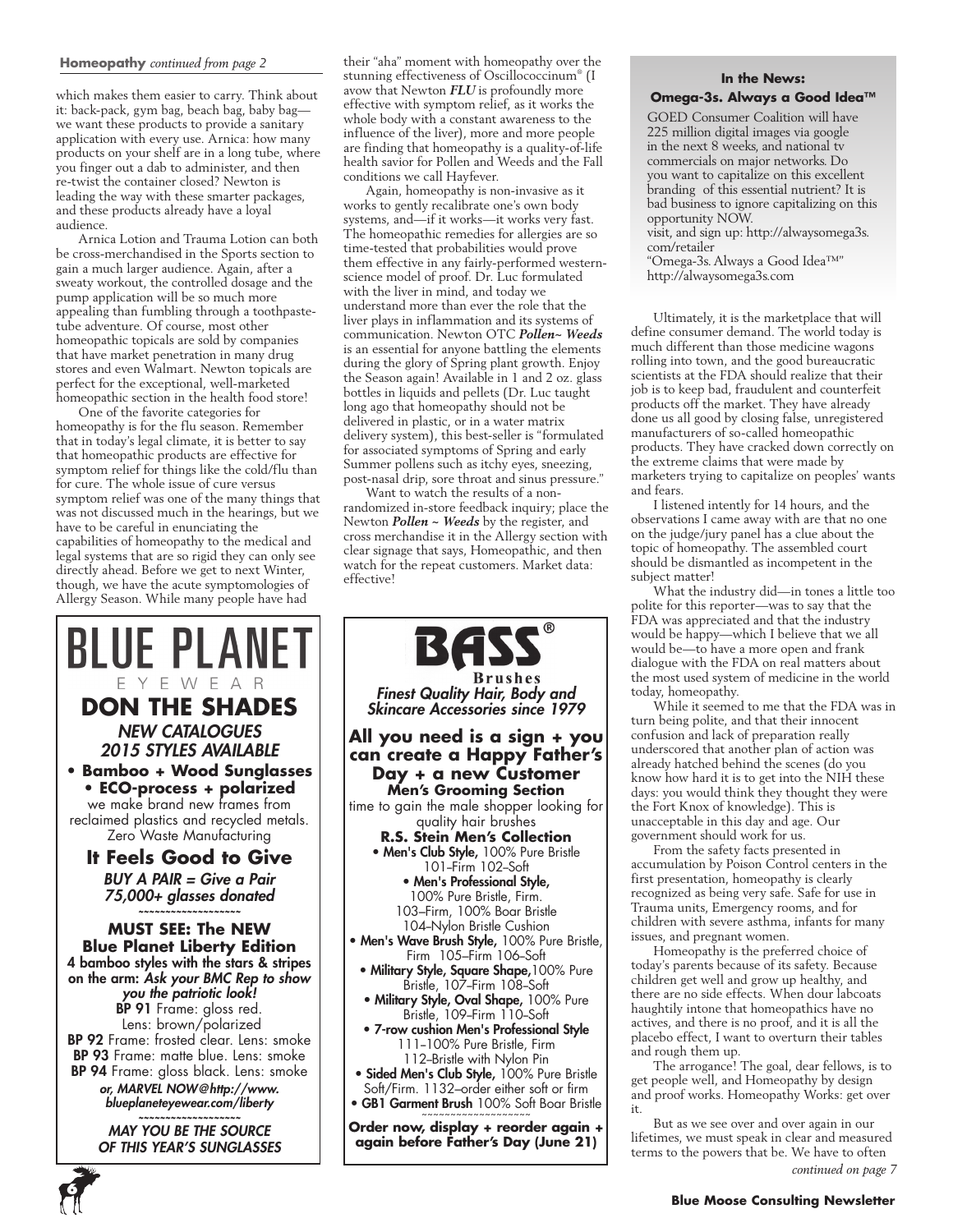#### **Homeopathy** *continued from page 6*

make our progress through small victories. Now is the time to be the calm voice. They want proof, we will give them proof. They love clear intake forms, and accumulated data: we will do the job they should have been doing in the United Sated Medicine systems since the days when every MD—medicinal doctor—was trained in Homeopathy. Why did they have the apparent incompetence not to gather their own information for the past 200 years? Fear of the truth?

We the consumers are yearning for, begging for, and demanding safe and inexpensive medicine. (Newton Homeopathics will prove to be the most economical homeopathic available today by dosage, once you compare labels and look at the dosage suggestions).

If we are forced to accumulate data for these "experts," then we must do it to excess. Put that table up in your store. There will be many examples of how to direct the consumer to become advocates and speak their voice as they report their experiences.

Most of all, direct people to be polite in their testimonials: and not make exorbitant claims. "Think of your audience" is the mantra when writing.

We want people who have used homeopathy to be truthful, and clear and involved. Tell how you have used homeopathy, report that it was safe and you are attracted to that safety, and it was effective. Start that you have no concerns about the quality of the homeopathic formulas made in and sold the US because there has never been a worry about this (as there was even with Tylenol at one time!) Explain that you have no concerns about confusing homeopathics with other OTCmedicines because you buy almost all your homeopathic products in your dependable local health food store: there, the homeopathics are demarcated as being different than the herbals and that it is easy to know and tell the difference.

Continue that even if you were to buy your homeopathics in a drug store, the homeopathics sold in the U.S. market today are clearly marked as being Homeopathic medicine. If it is true, say that you look for and often chose a product because it is Homeopathic. State that you don't need to know how it works, as you also have no clue as to how allopathic pharmaceuticals work: (nor do you think your doctors do). You just know that homeopathy is safe and effective. That you absolutely feel strongly that you want to have access to it, in the convenience of a store setting, and without any increased prices that would be necessitated for testings that do not apply to the system of medicine that is the Homeopathic Pharmacopeia (HPUS).

We need people to tell their stories. We need to alert them to the urgency of this unexpected 90-day forced timetable. We must request that they be clear, and polite: but firm in their desire to have access to these safe, effective and affordable OTC remedies.

OK, we will soon be giving clearer directions than that: BMC will have a sheet for you to hand out to stores immediately. Time is of the essence. Just ask Paul Revere! ❂

# **We Are Health Food People**

**Jenny Kay Murray, Herbal Children's Book Author**



Greetings! I am Jenny Kay Murray a Board Certified Nutritional Consultant as well as an Usui Reiki Master. I am a member of the American Association of Drugless Practitioners and an affiliate member of the International Center For Reiki Training. I absolutely love consulting & sharing Reiki energy with my clients & students. I have worked in the Natural Products Industry for over a decade as an East Coast Territory Sales Manager and Nutritional Educator. I had the pleasure of working with Blue Moose Consulting for a number of years that fueled my passion for Herbal Medicine even more. Michael introduced me to a far deeper educational understanding of the world of Holistic Medicine as a whole.

I have recently written a fun, lite & uplifting Children's Book introducing our youth to the world of Holistic Medicine. "THE BIG SYMPHONY & Little Lost Laura" is a Fairy fun and Exciting adventure for young children. Megan the Medicine Fairy of the Forest has been called upon to assist Mystro Baytoden who is feeling fairly unwell & has an important obligation to be met that very evening.

This Fairy fabulous herbal children's book is available through numerous channels in print as well as e-book form. Please see below for details.

~ www.ingramcontent.com

~ http://www.amazon.com/Big-Symphony-Little-Lost Laura/dp/1634173694/ref=sr\_1\_1?ie= UTF8&qid=1422888847&sr=8-1&keywords=the+big+symphony+and+little+lost+laura+kay+murray {above is all in one line as a link} www.amazon

~~~~~~~~~~~~~~~~~~~~~~~~~ SUPPORT: Jenny helped to grow Blue Moose Consulting with her tireless efforts to help our region's health food stores and to educate stores on the super lines that we represent. Jenny's path has taken her to fulfill a dream: to speak to children and guide them to better thoughts and smart choices. This book should be featured in your store. As we Celebrate HERB DAY {this year May 02, 2015} with a month of festivities, use this book to teach children about the use of herbs, the power of herbs, and the good energies of natural healing. Nice work Jenny: we all support you!

~~ Michael Hennessey. every year, promote Herb Day www.herbday.org/.

#### **Shell Game** *continued from page 1*

They say, "I will give you a 25% off or 30% off deal forever'. The hairs on the back of your business instincts don't hackle?

The moral of the story after acceptance is now you have an addiction. You have offered your customers cheap stuff and created a dependency. It is very, very hard to go back to the purity of the business you created. Your business bleeds more from the internet where your new product selection is available 35-50% off everyday. This leads to fading business, and business death. And you thought you made a good business decision. This offer is coming your way if it hasn't already: what are you gonna do? Quick, look over there… someone is gonna take your money and your business away!!

Has the whole industry changed by buying raw materials from China? I can tell you one company that has not. The most loyal company to the Natural Products health food retail stores is **Bluebonnet Nutrition**® . Hey, guess what: in their new June 2015 Price List, they have lowered the price on more products than they have ever done before. How? Buying efficiency, and a concern for the survival of the local health food store. Because their model is built, as Bluebonnet President Gary Barrows once said to me, to find the best available raw material they can find, and then to make sure that they can deliver that—cleanly and according to the label statement—with as good a fair price as possible. Bluebonnet's prices represent one thing: what industry quality standards used to be! From Sugar Land, Texas, you can find our industry's best family-owned supplement manufacturers. They don't gamble with their price policies: they haven't moved their purchasing offices to China (their standards are the linear opposite: as in Europe Japan, Canada, and the USA). 184

items on sale through May 15th. Time to look at your shelves and do some Spring Cleaning!

My other cautionary tale. Hey, I got a new (special) fish oil for you: caught fresh this morning and I will give it to you for free. I will offer to sell it to you for a loss. This will soon be the fastest growing fish oil since sliced bread. My other promise is a deep, ongoing discount. Insert other story lines here. And then the product gets to your shelf, and it sits there. And sits there. And customers try it, and then go back to **Nordic Naturals**® with its 20-year promise of freshness and purity and sustainable source, and science-driven trust. And the cheap fish oil sinks to the bottom shelves, like a poorly built boat. Dust collects and valuable shelf space is squandered. Meanwhile, other stores are growing their Nordic shelves 1-2 at a time, and their business is exploding. That excited Rep is never to be seen, or goes to another company and comes in with another new story and unbelievable prices: repeat, and repeat again.

Then there is Nordic Naturals® . Dominant market share for over 14 years. Their proof of support: the best marketing materials in the industry, a consistent and professional demo program, consistent Coop support, education and more education—and more education than all other fish oil hawkers combined. Reputable information to help you succeed. Nordic Naturals® only makes fish oil: nothing else is made in their stainless steel, state-of-the–art facility in Arctic Norway.

Nordic Naturals® discounts are fair, and can be used to greatly increase business. Like Bluebonnet, they protect you and are loyal to you. Family-owned business from Father to Children. They weren't in another industry and then decided to jump into this boat. Most

*continued on page 8*